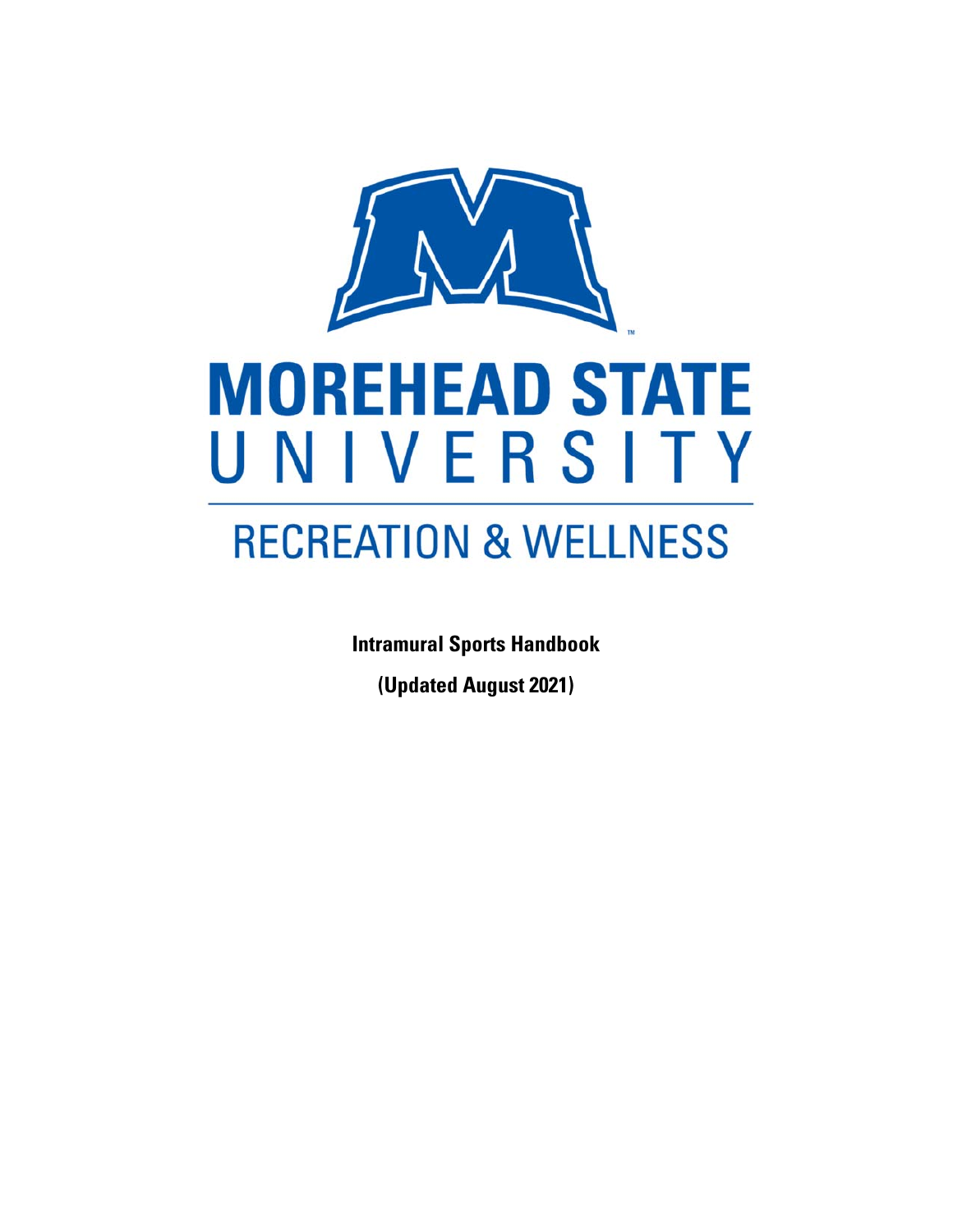### **MISSION STATEMENT**

The Department of Campus Recreation and Wellness (CRW) at Morehead State University is committed to providing opportunities which enhance and encourage healthy lifestyle choices. CRW is dedicated to promoting student development through diverse recreational programming, employment and leadership opportunities.

# **PURPOSE OF THE HANDBOOK**

The purpose of this handbook is to establish policies and procedures that govern participation in Intramural Sports. Please note that it is the responsibility of each team/participant to know and understand these policies and procedures. The Intramural Sports Staff reserves the right to modify these rules at any time as necessary. If you have any questions, comments or suggestions concerning rules or the program itself please contact our staff.

## **INTRAMURAL SPORTS PROFESSIONAL STAFF**

| Name | Postion                                                                                                  | Phone | Eamil |
|------|----------------------------------------------------------------------------------------------------------|-------|-------|
|      | [Zachary Martin] Coordinator of Intrmural Sprts and Club Sports [606-783-5284] zmartin@moreheadstate.edu |       |       |

## **CAPTAIN'S RESPONSIBILITIES**

Captains will serve as the liaison between Intramural Sports and their team. "Team representatives" are defined as the following but are not limited to: a player, non-player, captain, coach, manager, spectator or anyone representing a team. The captain of each team is responsible for these representatives at all times. Team Representatives can affect the team's sportsmanship rating, playoff eligibility and can also be ejected or asked to leave the premises and any other acts the Intramural Sports staff deems eligible. These actions and disciplinary steps can happen at any time, before, during or after any intramural sports event.

Captain's duties include but are not limited to:

- Create the team online
	- o Select a proper and appropriate team name. Any team names deemed inappropriate must be changed immediately
- Ensure your team has the minimum number of players before the first scheduled game
- Check eligibility of each player before and during the regular season as well as prior to the playoffs (See Eligibility)
- Educate team members about sport specific rules and regulations set forth in this handbook
- Inform team members of game times and dates to avoid forfeits and potential removal from the league
- Confirm that team representatives comply with all rules, policies and procedures

## **PARTICIPANT ELIGIBILITY**

All participants must provide a valid Morehead State University ID to play. Every individual is responsible for verifying their own eligibility of each sport they choose to participate in. Team captains are also responsible for verifying team members' eligibility. The Intramural Sports Staff is not responsible for checking the eligibility of all participants. Any concerns that arise regarding opposing teams' eligibility should be reported to the Intramural Sports Supervisor by the captain prior to the start of the game. The Intramural Sports Staff may suspended and/or forfeit any team,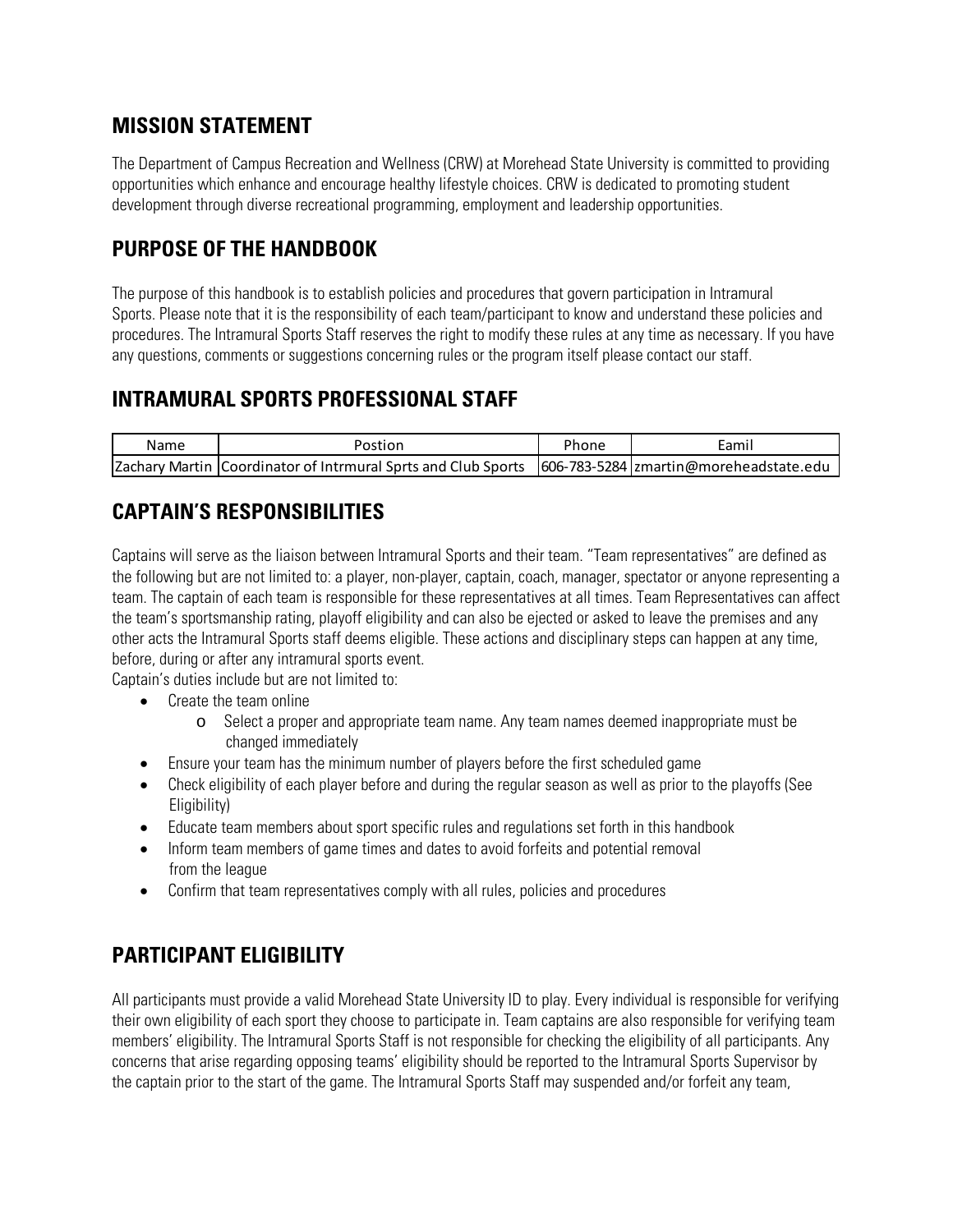organization and/or individual that willfully uses or attempts to use ineligible player(s) or forfeit any games in which the individual(s) played.

Who can participate in Intramural Sports?

**Students**- All undergraduate and graduate students who are enrolled in at least one (1) credit hour at Morehead State University are eligible to participate in intramural sports.

**Faculty/Staff**- All currently employed faculty and staff members are eligible to participate in intramural sports.

**RWC Members –** Current members of the RWC who don't fit in the other categories may also participate in intramurals.

**Olympic and Professional Athletes**- Olympic athletes are considered individuals who competed for their country in the Olympics or World Championships. An athlete will be deemed "professional" if at any point they received financial compensation for participating on a team in a professional or semi-professional league. Olympic and professional athletes are not eligible to participate in their related sports. They must be a student, faculty, RWC member, or staff member.

**Club Sports Members**- A Morehead State University Club Sports member is defined as one who has a) practiced or played b) paid membership dues c) traveled on a club trip d) appears on the club's roster. Any player who starts their respective season as a club member and quits, or is removed from the team, for any reason will still be considered a club member for the remainder of the academic year.

Each intramural sport has a club sport member restriction in their related sport:

- A maximum of 2 (regardless of gender) are allowed per team roster in sports that require more than five (5) participants on the field or court.
- A maximum of 1 (regardless of gender) are allowed per team roster in sports that require five (5) or less participants on the field or court.

**Varsity Athletes**- Any student practicing with (officially or unofficially), playing for or listed on the team roster after the first competition at any four-year or junior college institution will be considered a varsity athlete. This includes red shirts and walk-ons who are admitted to Morehead State University under special NCAA guidelines. Any student who tried out for a varsity sport and was cut or dropped from the team before the first regular season varsity game will be eligible to participate in the related intramural sport. Varsity athletes are ineligible to participate in the related intramural sport as which they received varsity status. Varsity athletes are eligible to participate in unrelated intramural sports. Varsity athletes are ineligible to participate in the related intramural sport for 365 days from his/her removal from the official University roster.

#### **Related Sports List**

| <b>Varsity Sport</b> | <b>Intramural Related Sport</b> |  |
|----------------------|---------------------------------|--|
| Baseball             | Softhall                        |  |
| Basketball           | Basketball (in any form)        |  |
| Football             | Flag Football (in any form)     |  |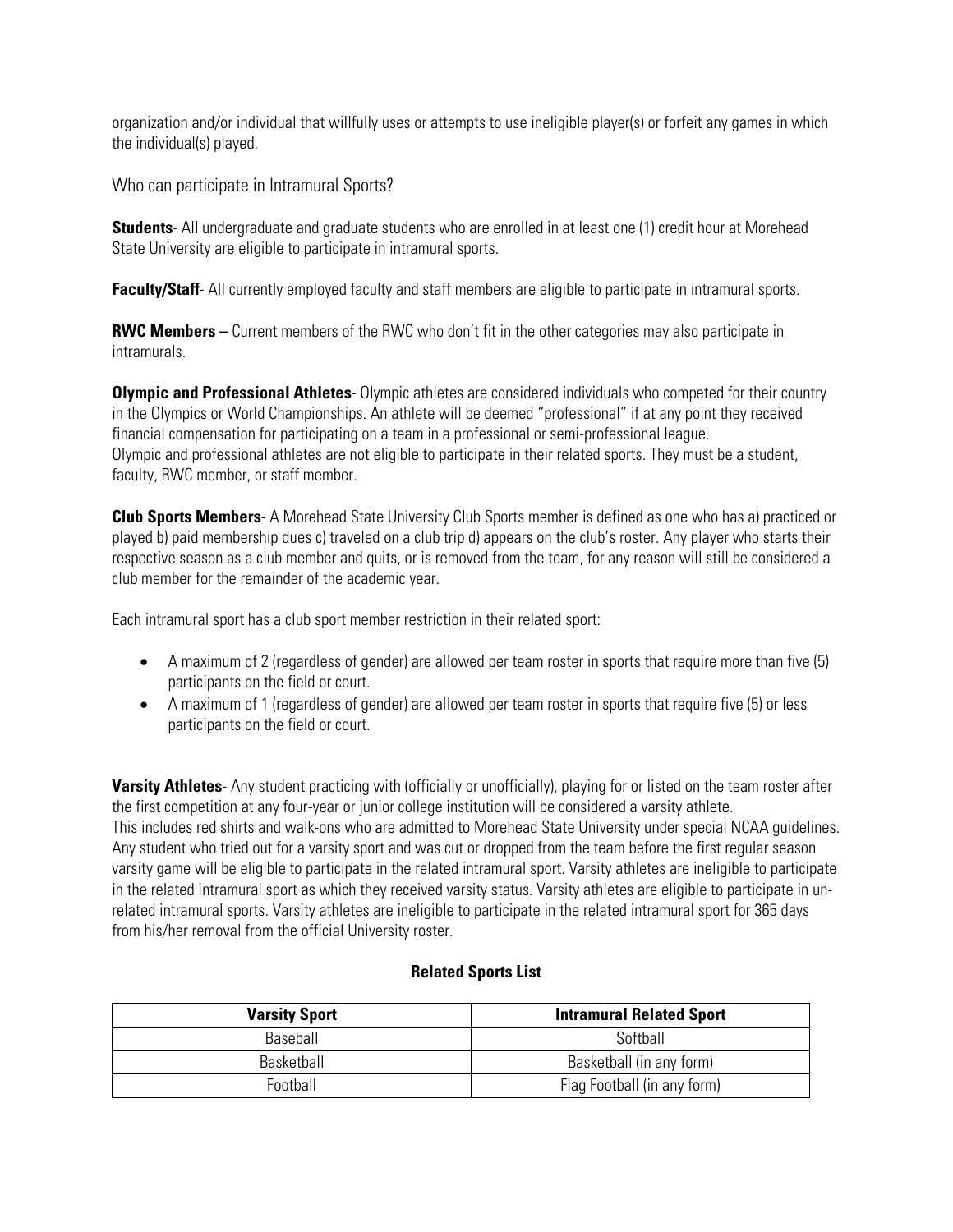| ುoccer                      | Soccer (in any form)     |  |
|-----------------------------|--------------------------|--|
| Softball (Fast Pitch)       | Softball                 |  |
| Volleyball/Beach Volleyball | Volleyball (in any form) |  |

**Greek Organization Athletes**- Students representing Greek organizations in intramural competition must be current members of the organization. Potential new members are considered current members of those organizations until the conclusion of the official recruitment period for each semester. They must be a Morehead State University student.

#### **Eligibility Protests will happen in the following order:**

- 1. Before the start of the game, the team captain will notify the officials and/or supervisors to state they have reason to believe a participant is playing illegally.
- 2. If the eligibility issue can be corrected immediately, the supervisor will make the correction.
- 3. If the eligibility issue cannot be solved immediately, the supervisor on duty will inform both team captains that the game will be "played under protest" until the participant's eligibility can be confirmed.
	- a. The participant in question may continue to play at their own risk.
	- b. If the participant is found ineligible and participated in the game, the game will be forfeited to the Opposing team no matter the outcome of the game.
	- c. If the participant is found eligible, the game results will stand.

This protest must be written and submitted to the Coordinator of Club and Intramural Sports by 12:00pm noon the following business day.

## **Regulations**

#### **1. Team Eligibility Regulation-**

Individuals may play on only one male/female team and one CoRec team per sport. Individuals found to be playing on more than one team will be required to play for the team they played for first.

#### **2. Roster Changes-**

Roster changes may be made up until the end of the regular season. A player must participate in one of his/her team's regular season games to be eligible to participate in the post-season tournament.

Player Restrictions: Once an individual has played on a team, they may not be moved to another roster. The individual is also restricted from playing on two teams in the same sport season. If it is found that an individual has played on two different men's/women's/co-rec teams, then that specific player and the initial team shall forfeit all games in which the individual participated in.

#### **3. Illegal players-**

A player who is found playing illegally in any one of the following cases will be disqualified from that game and punished on a situational basis by the Coordinator of Intramural Sports. Furthermore, all contests in which he/she played will be forfeited:

a) Playing without his/her name on the roster.

b) Playing as an assumed student (using a fake ID, not enrolled in school, etc.)

c) Playing under an assumed name

ANY PLAYER QUESTIONED ABOUT HIS/HER ELIGIBILITY MUST BE PREPARED TO PRESENT PROPER ID FOR VERIFICATION.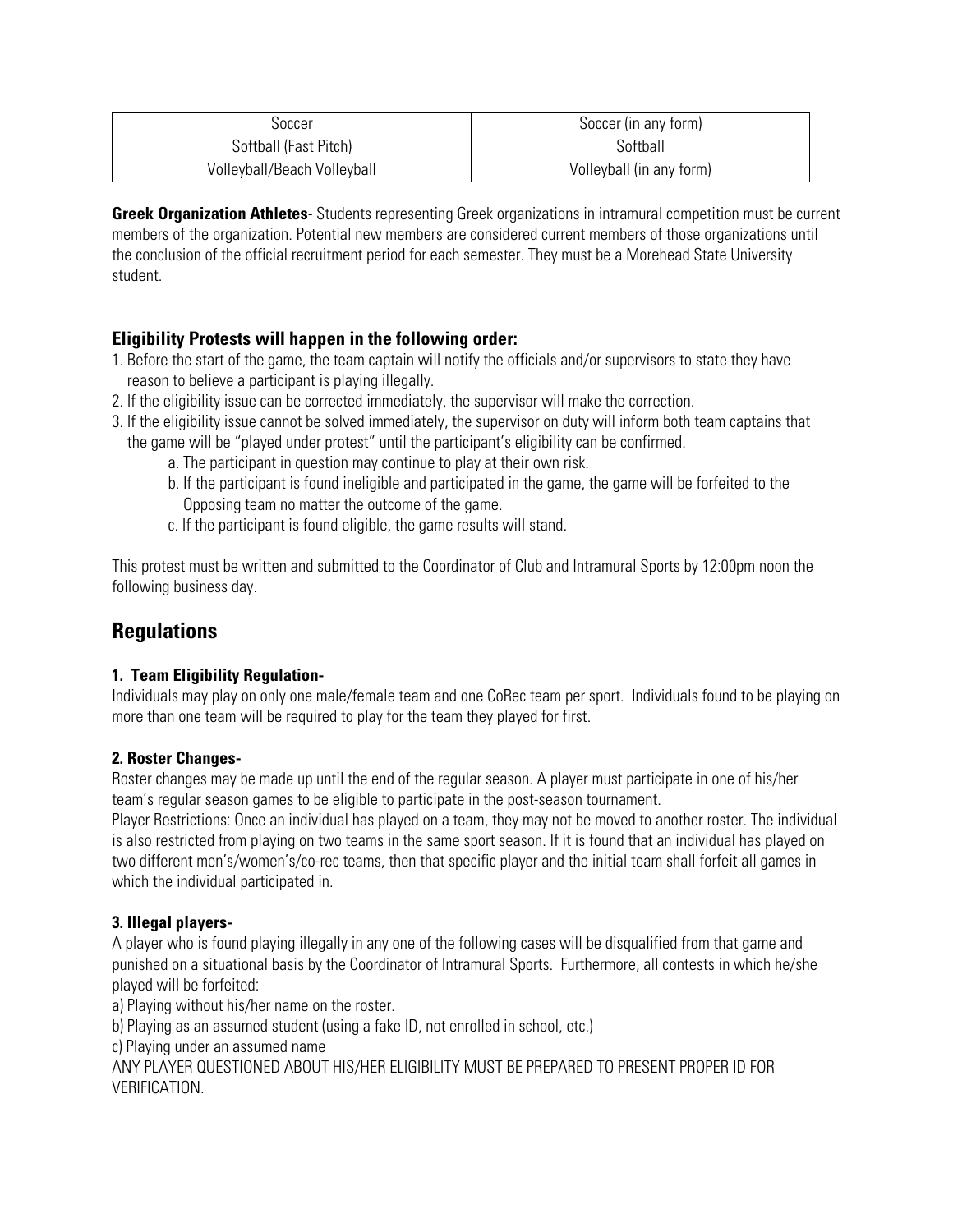## **SPORTSMANSHIP POLICY**

Intramural Sports places an emphasis on developing positive sportsmanship to be displayed by all teams, spectators and staff. Teams are responsible for all representatives of their team and all actions that those representatives partake in and this responsibility exists before, during and after all intramural sports events.

Each captain is responsible for the behavior of all its team members and representatives. Each individual is expected to conduct him/herself in accordance with the student conduct regulation, university conduct regulations, Board of Trustees Policies and University Recreation Handbook. Actions by team members and representatives during intramural activities that extend beyond the realm of decency will not be tolerated. Violating individuals will be suspended until meeting with the Coordinator of Intramural Sports.

At the end of each game, teams will be given a sportsmanship rating by the officials and supervisors using the scale below. All teams begin the game with a 5 "Exceptional" rating. Teams must maintain a 3 average rating to be eligible for playoffs.

| Exceptional                                                                                                                                                             | Average                                                                                                                                                                                                                                         | <b>Below Average</b>                                                                                                | Poor                                                                                                                                                                                                                             | Unacceptable                                                                                                                                                                                                                                                         |
|-------------------------------------------------------------------------------------------------------------------------------------------------------------------------|-------------------------------------------------------------------------------------------------------------------------------------------------------------------------------------------------------------------------------------------------|---------------------------------------------------------------------------------------------------------------------|----------------------------------------------------------------------------------------------------------------------------------------------------------------------------------------------------------------------------------|----------------------------------------------------------------------------------------------------------------------------------------------------------------------------------------------------------------------------------------------------------------------|
| 5                                                                                                                                                                       | 4                                                                                                                                                                                                                                               | 3                                                                                                                   | 2                                                                                                                                                                                                                                |                                                                                                                                                                                                                                                                      |
| All players<br>cooperate fully.<br>The players<br>respectfully<br>interact with<br>one another and<br>the staff. The<br>captain has full<br>control of<br>his/her team. | The team did not<br>cause any<br>problems. Team<br>does not show<br>any aggressive<br>decent toward<br>opposing team or<br>staff. No<br>sportsmanship<br>related discipline<br>is taken against<br>any player and/or<br>team<br>representative. | Minor dissent<br>towards opposing<br>team and/or staff.<br>Unsportsmanlike<br>disciplinary actions<br>may be taken. | The team's behavior<br>was very<br>inappropriate. They<br>received unsporting<br>foul(s), used foul<br>language and/or<br>other derogatory<br>actions etc. One (1)<br>ejection occurred<br>due to<br>unsportsmanlike<br>behavior | The team was<br>completely out of<br>control,<br>uncooperative<br>and<br>disrespectful.<br>Multiple<br>unsporting like<br>fouls/penalties<br>were issued and<br>ejections<br>occurred or<br>should have<br>occurred. More<br>than one $(1)$<br>ejection<br>occurred. |

Sportsmanship ratings are applicable before, during and after all intramural sports activities.

Any flagrant attempt to cause physical harm to another participant and/or staff member will result in immediate ejection and suspension from all RWC facilities and programming.

Any unsportsmanlike conduct can be reviewed by the Intramural Sports professional staff at any time.

An unsportsmanlike foul/penalty does not necessarily constitute an automatic Poor or Unacceptable sportsmanship rating. Other factors during the game will still be taken into account.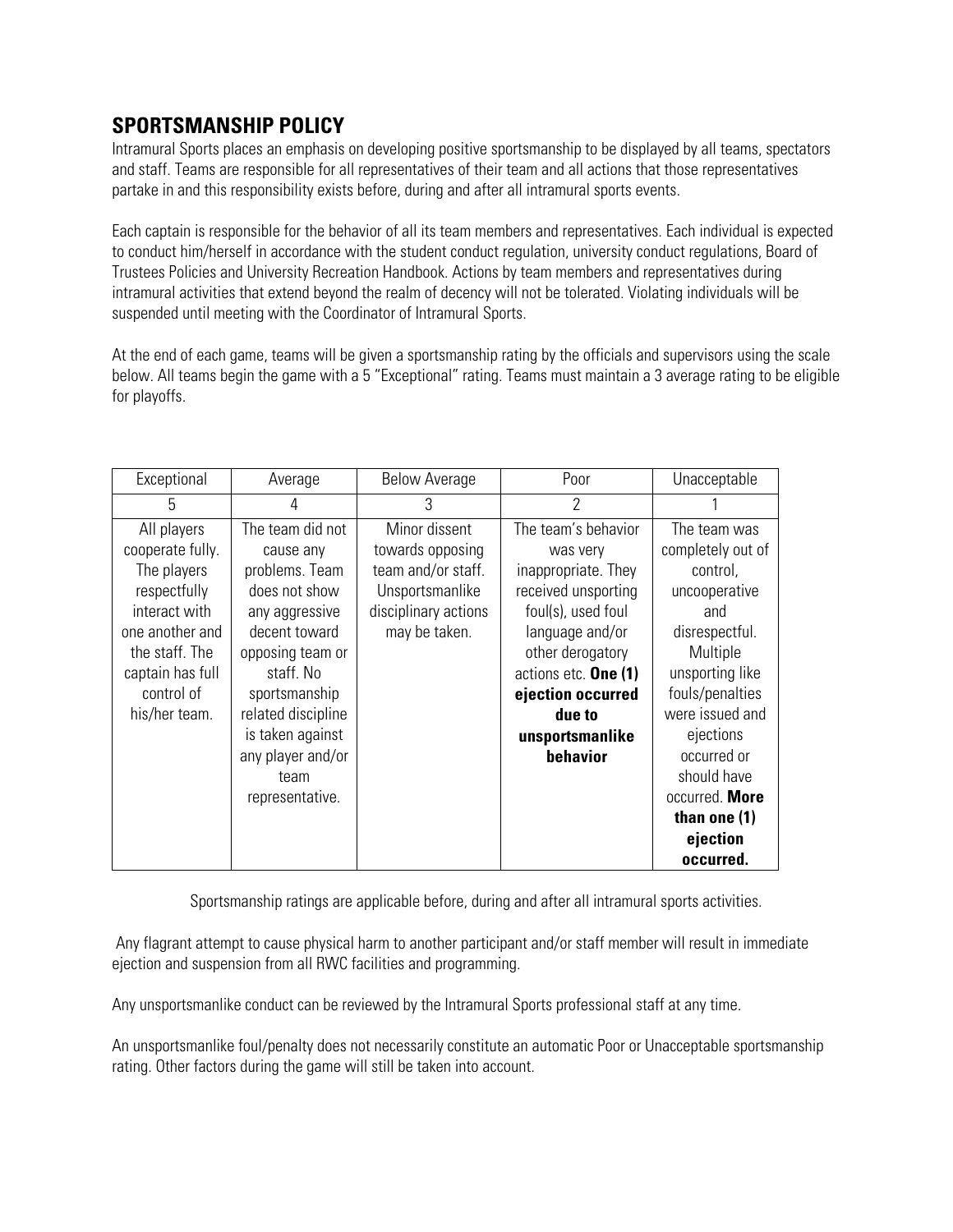An unsportsmanlike ejection will automatically result in a Poor or Unacceptable sportsmanship rating. The Poor or Unacceptable rating will be determined based on the number of ejections that take place. During playoffs, if any team receives a rating of Unacceptable, the game is forfeited to the opposing team no matter the result of the game and they are automatically dropped from the playoff bracket.

**Ejected Players/Teams**: Intramural Sports officials and supervisors reserve the right to eject anyone, any team or team representative at any time. The Intramural Sports Staff's decision is final. Any time an individual/team or team representative is removed from a contest or playing area and Ejection/Incident Report will be completed and placed on file in the Intramural Sports office. Participants, teams and/or team representatives who are removed from a contest as a result of unsportsmanlike conduct or disruptive behavior must leave the facility immediately. Failure to comply with this policy will result in the notification of MSUPD.

The player(s)/team will additionally be suspended from all Recreation and Wellness facilities and programing until they schedule a meeting with the Coordinator of Club and Intramural Sports. A meeting must be scheduled by the ejected player(s)/team by emailing zmartin@moreheadstate.edu. After this meeting the Coordinator of Intramural Sports will make the final determination of eligibility in participating in Recreation and Wellness programing.

Since all cases cannot be described in detail, examples noted in various categories are provided. **These suspension lengths are guidelines only and may be extended at the discretion of the Coordinator and/or professional staff.** Ejections and suspensions are handled on a case-by-case basis. Be advised that suspensions will begin when the meeting with the Coordinator occurs, not at the time of the ejection/altercation. It is the responsibility of the ejected participant to set up a meeting time with the Coordinator.

\* In this document, "participants" refers to all intramural participants, spectators, bystanders or coaches.

\*Any ejection is subject to additional sanctions from the Dean of Students.

#### Unsportsmanlike Conduct

Description: This includes ejections based on administrative infractions and/or all non-physical offenses, which are inherently illegal in the sport and diminish the quality of sportsmanship in the intramural contest. Examples include, but are not limited to: Tying a flag belt (flag football); inappropriate words, actions or gestures towards officials, participants, spectators or staff; being under the influence of alcohol, tobacco or other substances before, during or after contests regardless of the location of said use of substances; comments made towards participants which could be construed as threatening in nature.

| <b>Category</b>                     | 1st Offense   2nd Offense |
|-------------------------------------|---------------------------|
| Unsportsmanlike Conduct   1-2 Games | 2-4 Games                 |

#### Unsportsmanlike Contact

Description: Ejections for unsportsmanlike conduct of a physical nature directed towards other participants or intramural employees. This includes, but is not limited to: Slide Tackling in Soccer, tackling in football, flagrant foul (basketball) intentional damage to Rec and Wellness property, any minimal contact with an intramural employee, and leaving the bench area to participate in an altercation (Team members and/or spectators).

| <b>Category</b>                     | 1st Offense   2nd Offense |
|-------------------------------------|---------------------------|
| Unsportsmanlike Contact   1-3 Games | 4- Games - Semester       |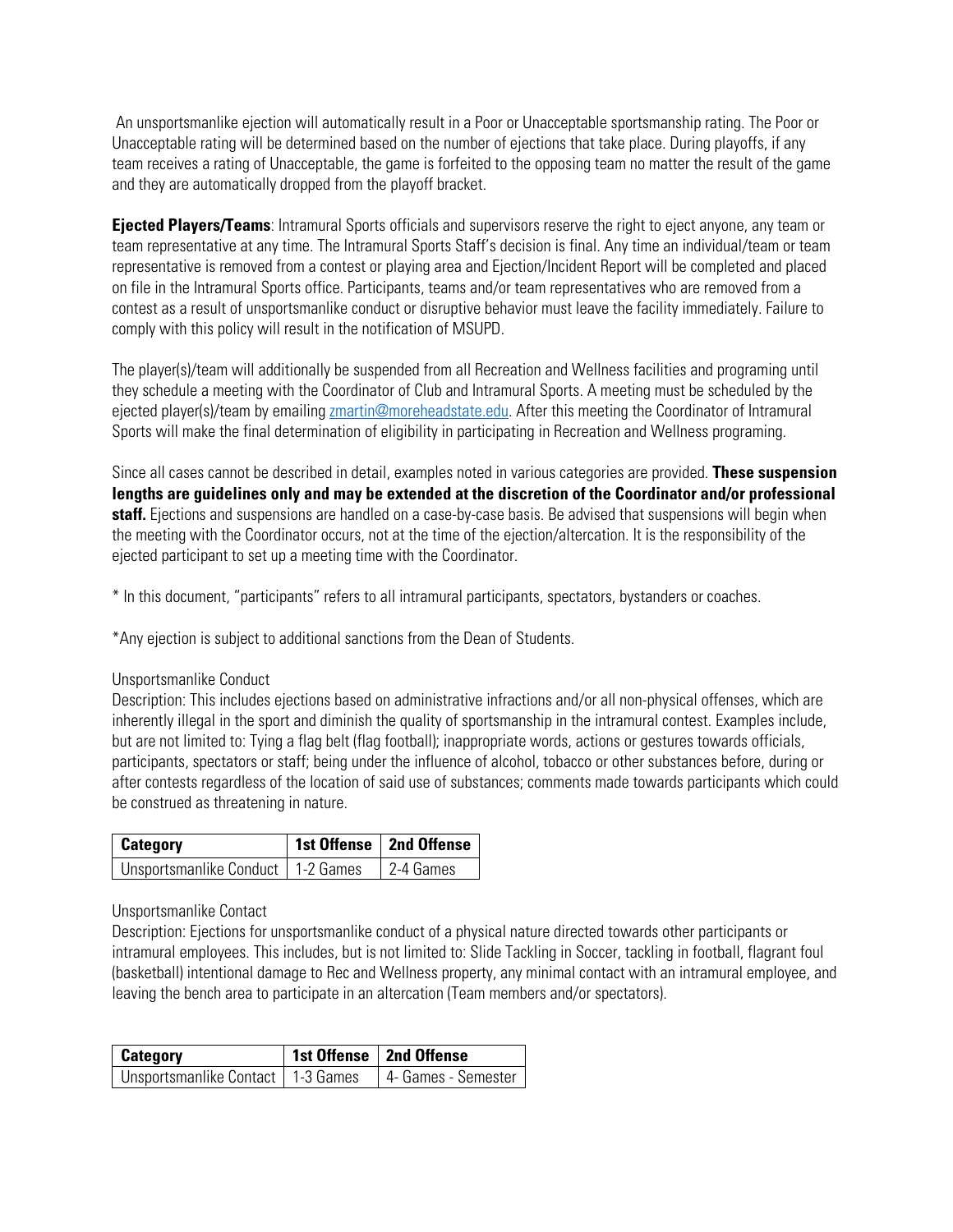Improper Use of Identification

Description: Participants may not use another person's ID or give their ID to another participant for usage in intramural contests. Participants may not alter their ID for any purpose.

| Category               |         | 1st Offense   2nd Offense |
|------------------------|---------|---------------------------|
| Improper use of MSU ID | 2 weeks | Semester                  |

Fighting

Description: Aggressive physical contact with a participant before, during or after any Rec and Wellness event; aggressive contact with any intramural sports staff; threatening comments or actions towards a Rec and Wellness staff member.

|          | Category   1st Offense | 2nd Offense                              |
|----------|------------------------|------------------------------------------|
| Fighting |                        | Semester – 1 year   Permanent Suspension |

# **FORFEITS AND DEFAULTS**

**Default-** Any team knowing in advance that they will be unable to attend a scheduled contest should "Default" their game via Fusion IM by 12:00pm the day of their scheduled game. If you cannot default your game via Fusion IM, you must notify zmartin@moreheadstate.edu by 12:00pm the day of your game for your default to be valid. The team will receive a loss for the contest, their sportsmanship will remain an "Exceptional" rating for the game they default and the opposing team will be awarded a win. A second default is equal to one forfeit.

**Forfeit –** Any team or individual not ready to play a contest at the scheduled location and time shall forfeit the contest. Once a team has accumulated 3 forfeits the will be disqualified from the league and not eligible for the playoffs. Forfeit losses may be assessed for the following reasons, but are not limited to:

- Use of "ineligible players"
- Non-appearance or late appearance for event
- Failure to have the minimum number of players in attendance at the scheduled game time
- **•** Unsportsmanlike behavior
- Apparent use of alcohol/drugs

5-Minute Grace Period - If one or both teams has fewer than the minimum number of players ready to participate at the scheduled game location and time, the 5-Minute grace period may come into effect:

**\*Note: At least one (1) person from a team must be checked-in for this rule to apply. If no one is checkedin for a team, the game will be an automatic forfeit.** 

**\*\*If only one of the teams has enough to start at game time they have the right to take the win or allow for a five minute grace period. One that team makes the decision it is irreversible.** 

1. The game clock will start.

2. The captain/team that is not prepared to play with the minimum number of players will have 5 minutes to become ready to play.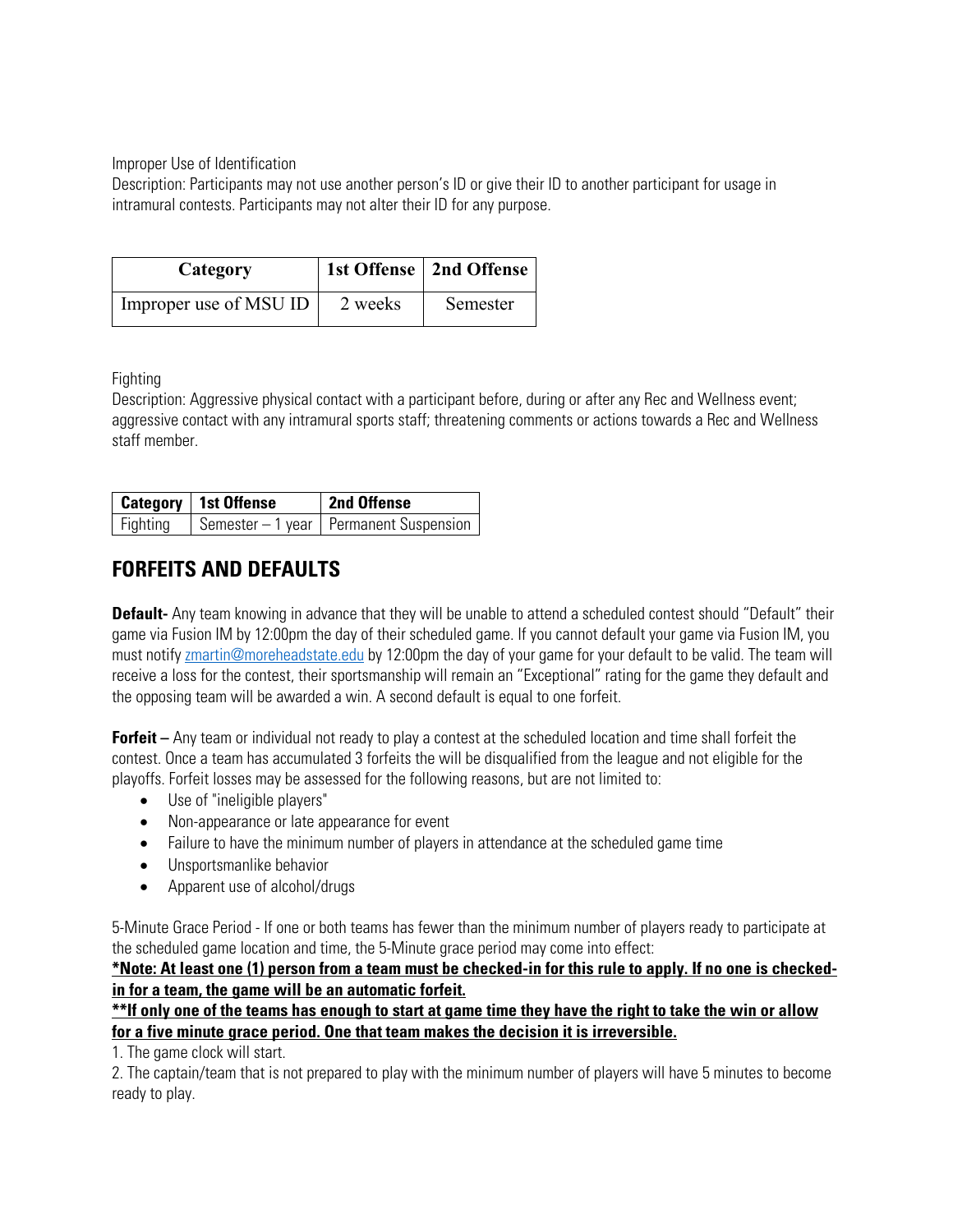4. If the 5 minute time limit expires and the team still does not have the minimum number of players, the game will be forfeited to the team that has the minimum number of players present.

5. If at any time, during the 5-minute limit, the team acquires the minimum number of players, the game will begin. The game clock will remain at the time that has passed and will continue in accordance with sport rules.

If a team forfeits a game, they will receive a "loss by forfeit" on their record and a "Poor" sportsmanship rating.

# **PLAYOFFS**

League events will culminate into a single elimination playoff bracket. In order for a team to be eligible for the Playoffs, they must meet all the following criteria:

- A sportsmanship rating of at least 3.0
- No more than (3) three forfeits during the season

All eligible teams from each division will advance to the playoff bracket provided they meet the criteria listed above. The teams from each division will be combined into one playoff bracket. The brackets will be available for teams to view at the first possible opportunity after all regular season games have concluded and been recorded. Teams that are tied in their division will be further ranked on the following criteria:

- If a two-way tie exists, the decision will be determined based upon who beat whom in head-to-head competition.
- $\bullet$  If a three-way tie exists, the decision will be determined as follows:
- 1. Head-to-Head
- 2. Point Differential
- 3. Total points scored vs. total points allowed
- 4. Forfeit- the team that has more forfeits will be dropped to the lower position among other teams that are tied

It is the team's responsibility to check their eligibility for the playoffs. The Intramural Sports Staff will notify captains when the brackets have been created and posted. The same rules and code of conduct will remain throughout the playoffs as they did during the regular season.

#### **EQUIPMENT**

 Intramural Sports provides some equipment for the sports provided. Individual participants are responsible, however, for supplying some necessary equipment for individual/dual sports. If an item is not referenced in the following list please see each set of sport specific rules. Individual participants are responsible for use of the proper footwear/equipment for all intramural sport events.

Regulation athletic, non-marking, close-toed shoes are required to be worn in the gymnasiums.

 Rubber cleated shoes may be worn on the intramural fields during outdoor programming. Metal cleats, spikes or bare feet are not allowed. All screw in/on cleats must be plastic tips.

 Personal athletic equipment may be used provided the equipment meets the approval of the officials and supervisor. The judgement of the Intramural Sports Staff will be final.

 No baseball hats (except during softball), bandanas or anything with a knot will be allowed to be worn on the head during competition. Players may wear a one-piece elastic headband made of a soft, pliable material (i.e. sleeve, sweatband). Knit stocking caps will be allowed during cold weather. Rubber or cloth bands may be used to control hair. No other headwear will be allowed.

 Jewelry or hard hair control piece are not allowed. This includes but is not limited to necklaces, earrings, facial piercings, rings, bracelets and watches. Individuals will not be allowed to tape over any jewelry items. If you cannot remove it, you cannot play.